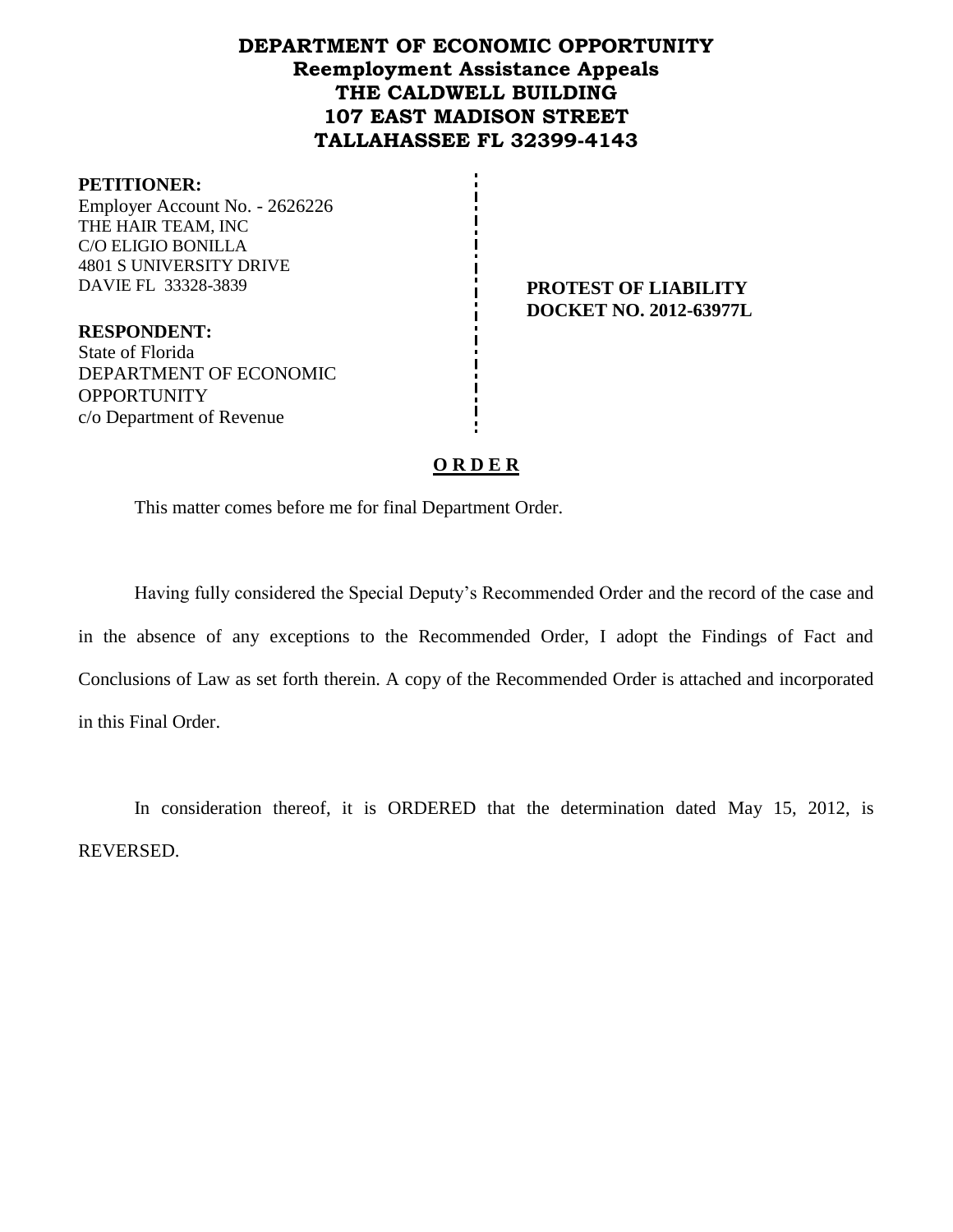#### **JUDICIAL REVIEW**

Any request for judicial review must be initiated within 30 days of the date the Order was filed. Judicial review is commenced by filing one copy of a *Notice of Appeal* with the DEPARTMENT OF ECONOMIC OPPORTUNITY at the address shown at the top of this Order and a second copy, with filing fees prescribed by law, with the appropriate District Court of Appeal. It is the responsibility of the party appealing to the Court to prepare a transcript of the record. If no court reporter was at the hearing, the transcript must be prepared from a copy of the Special Deputy's hearing recording, which may be requested from the Office of Appeals.

Cualquier solicitud para revisión judicial debe ser iniciada dentro de los 30 días a partir de la fecha en que la Orden fue registrada. La revisión judicial se comienza al registrar una copia de un *Aviso de Apelación* con la Agencia para la Innovación de la Fuerza Laboral [*DEPARTMENT OF ECONOMIC OPPORTUNITY]* en la dirección que aparece en la parte superior de este *Orden* y una segunda copia, con los honorarios de registro prescritos por la ley, con el Tribunal Distrital de Apelaciones pertinente. Es la responsabilidad de la parte apelando al tribunal la de preparar una transcripción del registro. Si en la audiencia no se encontraba ningún estenógrafo registrado en los tribunales, la transcripción debe ser preparada de una copia de la grabación de la audiencia del Delegado Especial [*Special Deputy*], la cual puede ser solicitada de la Oficina de Apelaciones.

Nenpòt demann pou yon revizyon jiridik fèt pou l kòmanse lan yon peryòd 30 jou apati de dat ke Lòd la te depoze a. Revizyon jiridik la kòmanse avèk depo yon kopi yon *Avi Dapèl* ki voye bay DEPARTMENT OF ECONOMIC OPPORTUNITY lan nan adrès ki parèt pi wo a, lan tèt *Lòd* sa a e yon dezyèm kopi, avèk frè depo ki preskri pa lalwa, bay Kou Dapèl Distrik apwopriye a. Se responsabilite pati k ap prezante apèl la bay Tribinal la pou l prepare yon kopi dosye a. Si pa te gen yon stenograf lan seyans lan, kopi a fèt pou l prepare apati de kopi anrejistreman seyans lan ke Adjwen Spesyal la te fè a, e ke w ka mande Biwo Dapèl la voye pou ou.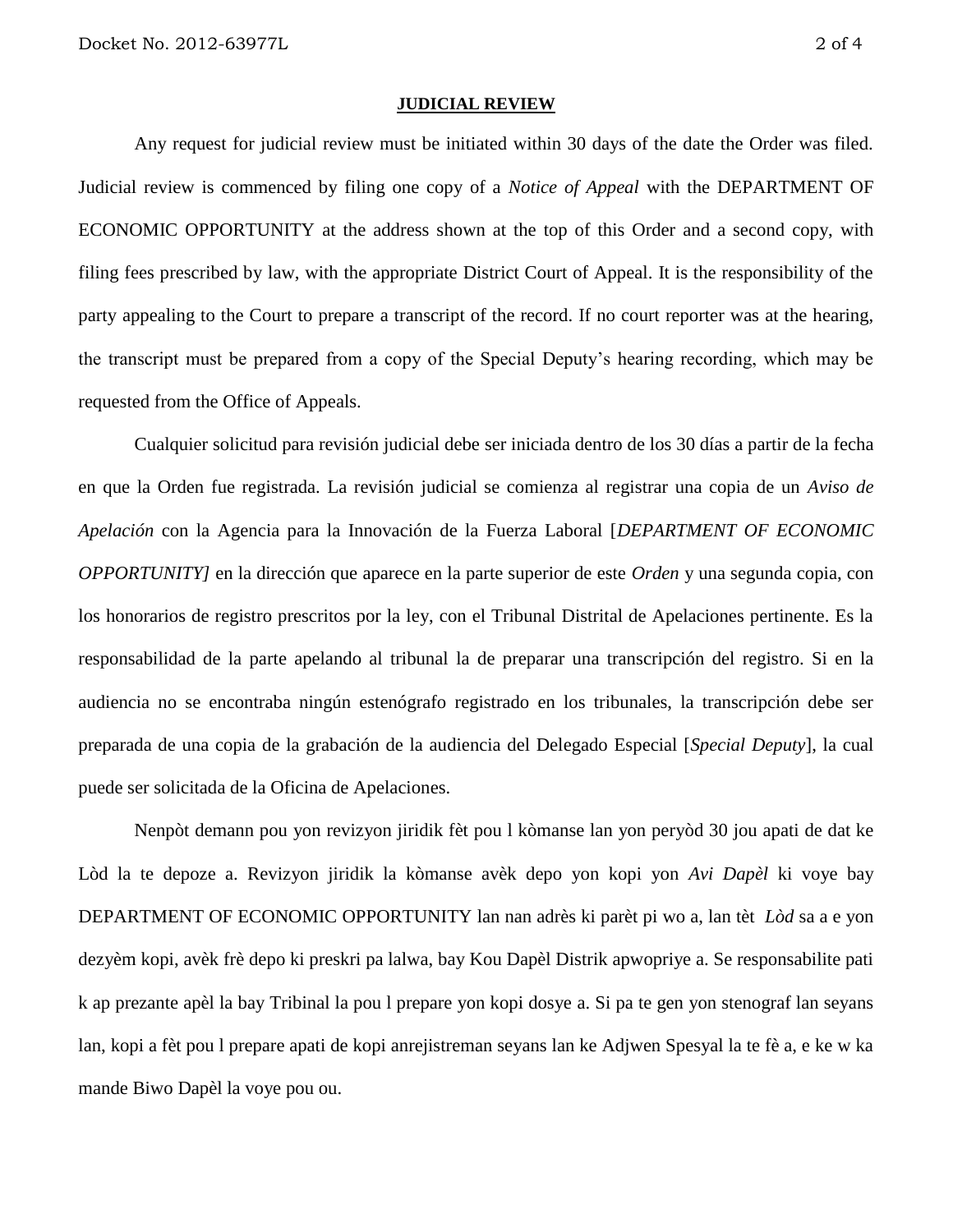DONE and ORDERED at Tallahassee, Florida, this \_\_\_\_\_\_\_ day of December, 2012.



Altemese Smith, Assistant Director, Reemployment Assistance Services DEPARTMENT OF ECONOMIC OPPORTUNITY

FILED ON THIS DATE PURSUANT TO § 120.52, FLORIDA STATUTES, WITH THE DESIGNATED DEPARTMENT CLERK, RECEIPT OF WHICH IS HEREBY ACKNOWLEDGED.

 $\overline{\phantom{a}}$  ,  $\overline{\phantom{a}}$  ,  $\overline{\phantom{a}}$  ,  $\overline{\phantom{a}}$  ,  $\overline{\phantom{a}}$  ,  $\overline{\phantom{a}}$  ,  $\overline{\phantom{a}}$  ,  $\overline{\phantom{a}}$ DEPUTY CLERK DATE

# **CERTIFICATE OF SERVICE**

**I HEREBY CERTIFY that true and correct copies of the foregoing Final Order have been furnished to the persons listed below in the manner described, on the \_\_\_\_\_\_\_ day of December, 2012**.

Shoner 5. Bans

SHANEDRA Y. BARNES, Special Deputy Clerk DEPARTMENT OF ECONOMIC OPPORTUNITY Reemployment Assistance Appeals 107 EAST MADISON STREET TALLAHASSEE FL 32399-4143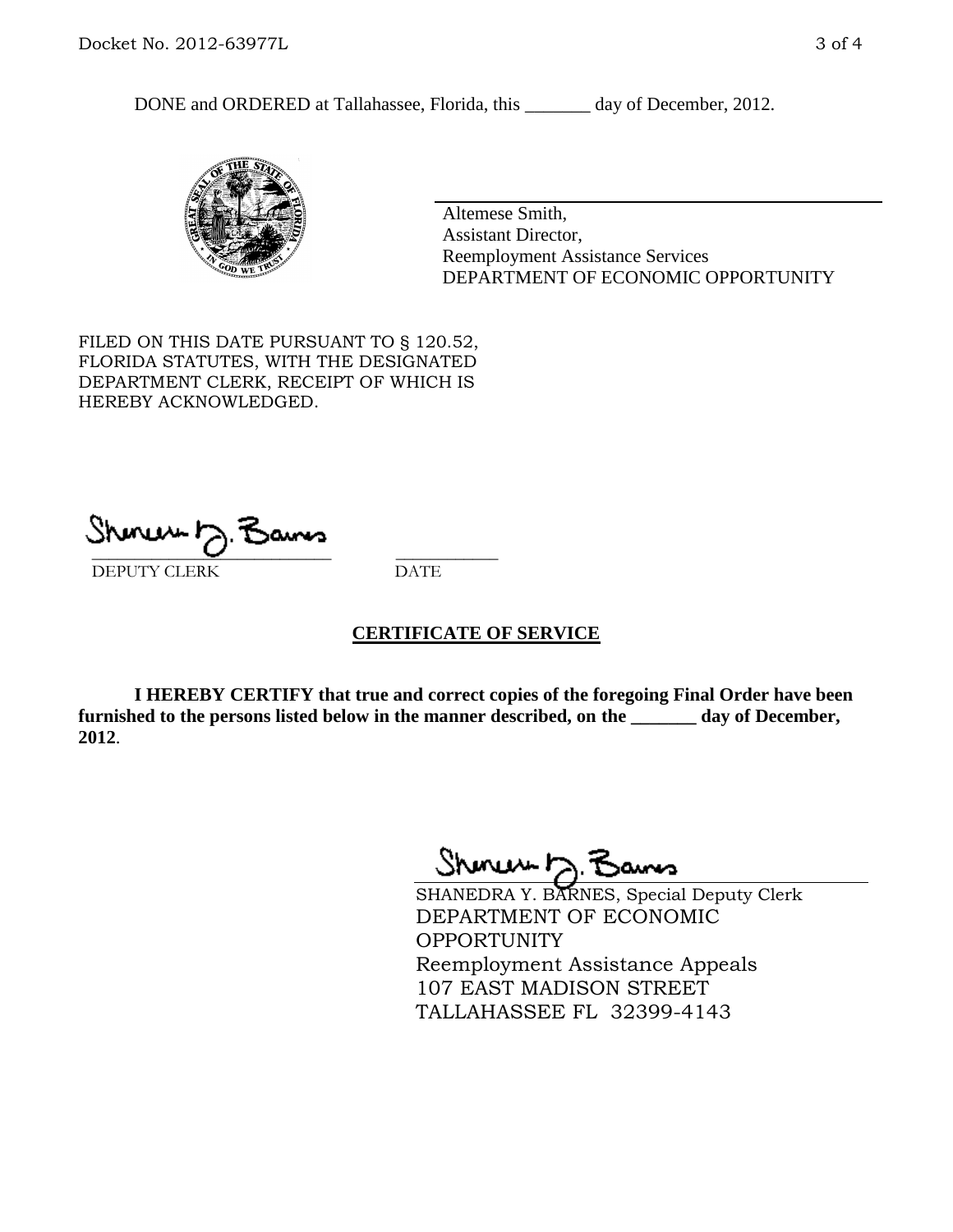By U.S. Mail:

 THE HAIR TEAM, INC C/O ELIGIO BONILLA 4801 S UNIVERSITY DRIVE DAVIE FL 33328-3839

THE HAIR TEAM INC ATTN: RAFAEL ABREU 6568 NW 186TH STREET MIAMI LAKES FL 33015

DEPARTMENT OF REVENUE ATTN: VANDA RAGANS - CCOC #1-4857 5050 WEST TENNESSEE STREET TALLAHASSEE FL 32399

FLORIDA DEPARTMENT OF REVENUE ATTN: MERCEDES FAJARDO  $8175$  NW  $12^{TH}$  STREET SUITE 119 MIAMI FLORIDA 33126-1831

FLORIDA DEPARTMENT OF REVENUE ATTN: HECTOR J. DETRES, TA  $8175$  NW  $12^{TH}$  STREET SUITE 425 MIAMI FL 33126-1831

State of Florida DEPARTMENT OF ECONOMIC OPPORTUNITY c/o Department of Revenue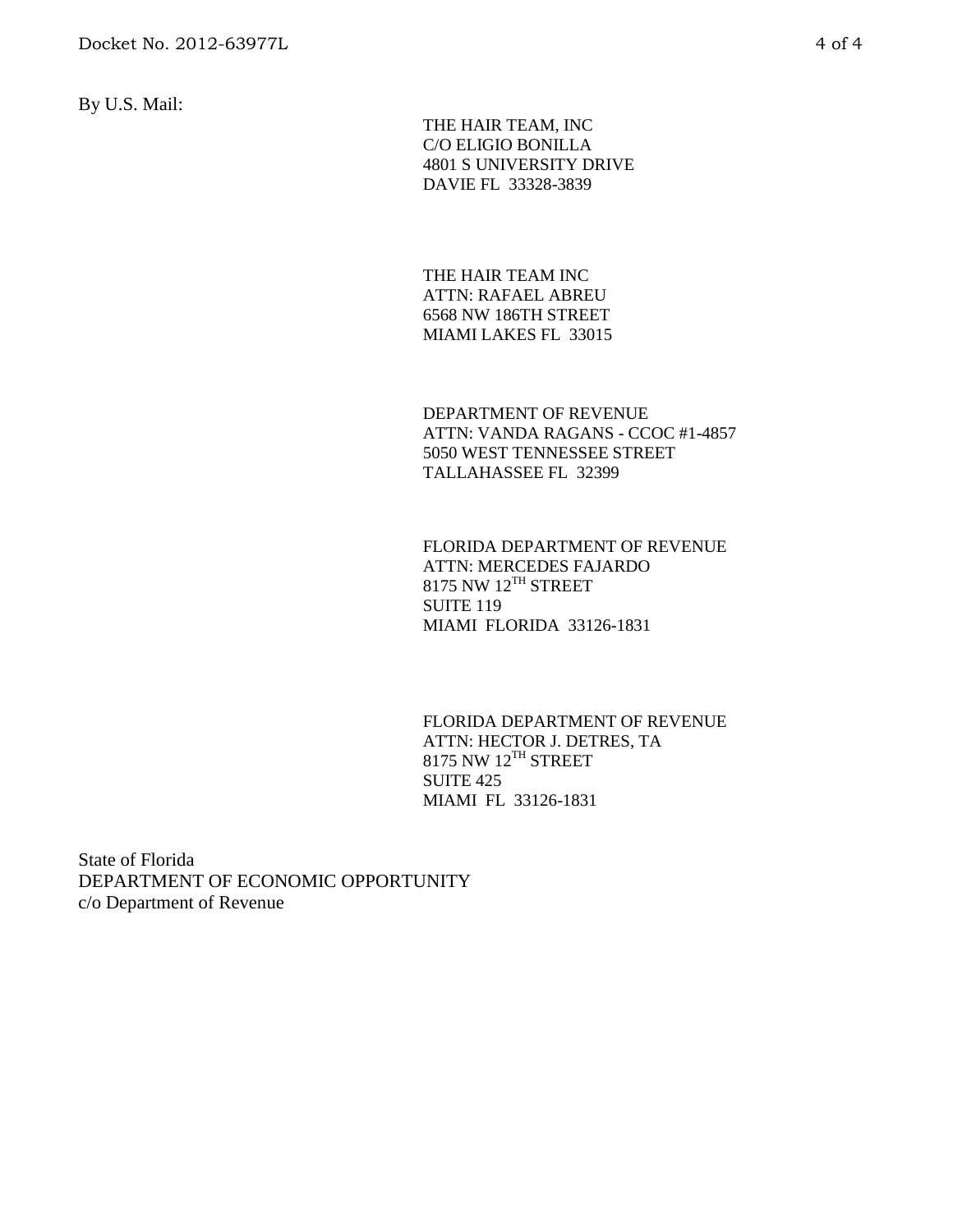# **DEPARTMENT OF ECONOMIC OPPORTUNITY**

# **Reemployment Assistance Appeals**

MSC 347 CALDWELL BUILDING 107 EAST MADISON STREET TALLAHASSEE FL 32399-4143

#### **PETITIONER:**

Employer Account No. - 2626226 THE HAIR TEAM, INC C/O ELIGIO BONILLA 4801 S UNIVERSITY DRIVE DAVIE FL 33328-3839

> **PROTEST OF LIABILITY DOCKET NO. 2012-63977L**

**RESPONDENT:** State of Florida DEPARTMENT OF ECONOMIC OPPORTUNITY c/o Department of Revenue

# **RECOMMENDED ORDER OF SPECIAL DEPUTY**

TO: Assistant Director, Executive Director, Reemployment Assistance Services DEPARTMENT OF ECONOMIC OPPORTUNITY

This matter comes before the undersigned Special Deputy pursuant to the Petitioner's protest of the Respondent's determination dated May 15, 2012.

After due notice to the parties, a telephone hearing was held on September 25, 2012. The Petitioner was represented by the Petitioner's accountant. The Petitioner's owner appeared at the hearing. The Respondent's representative called a sales tax auditor as a witness.

The record of the case, including the recording of the hearing and any exhibits submitted in evidence, is herewith transmitted. Proposed Findings of Fact and Conclusions of Law were not received.

### **Issue:**

Whether services performed for the petitioner constitute insured employment, and if so, the effective date of the petitioners liability, pursuant to Sections 443.036(19), (21); 443.1216, Florida Statutes. **Findings of Fact:**

- 1. The Petitioner was selected for an audit due to an audit lead.
- 2. The audit was conducted by a sales tax auditor on May 2, 2012. The Petitioner's owner and accountant were present for the audit.
- 3. The audit found that the class of workers labeled as beauticians were misclassified as independent contractors and should be properly classified as employees.
- 4. The Petitioner is a subchapter C corporation, incorporated in 2007 for the purpose of running a hair salon.
- 5. The beauticians were hired as independent contractors by the Petitioner.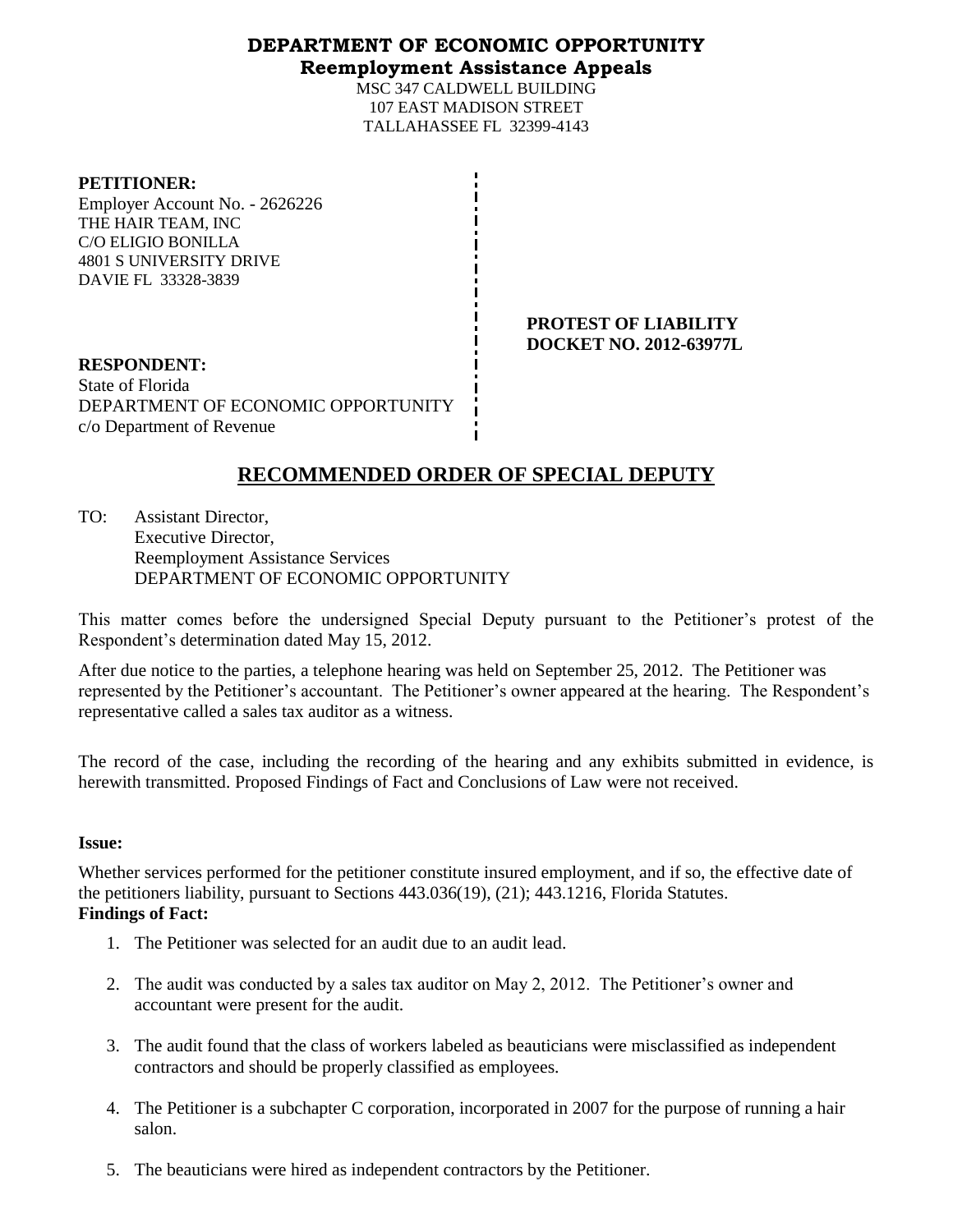- 6. The beauticians were allowed to work for a competitor.
- 7. The beauticians were required to have either a beautician or nail tech license prior to working for the Petitioner. The Petitioner did not provide training.
- 8. The beauticians set their own schedule. The beauticians made agreements with their clients as to when appointments would be made.
- 9. The Petitioner's place of business was open from 9am through 9pm.
- 10. The Petitioner established a rotation of beauticians to handle walk in customers. The beauticians could refuse to see a walk in customer.
- 11. The beauticians set the price for their services. The beauticians paid the money to the Petitioner. The Petitioner kept 50% and paid out the remainder to the beautician at the end of each week.
- 12. The beauticians were required to provide their own combs, brushes, blow dryers, dye, and shampoo. The Petitioner provided the work space and towels. The Petitioner was responsible for cleaning the towels, cleaning the building, and building utilities.
- 13. The beauticians were not required to re-do defective work. Any problems with the work were between the client and the beautician.

### **Conclusions of Law:**

- 14. The issue in this case, whether services performed for the Petitioner constitute employment subject to the Florida Unemployment Compensation Law, is governed by Chapter 443, Florida Statutes. Section 443.1216(1)(a)2., Florida Statutes, provides that employment subject to the chapter includes service performed by individuals under the usual common law rules applicable in determining an employeremployee relationship.
- 15. The Supreme Court of the United States held that the term "usual common law rules" is to be used in a generic sense to mean the "standards developed by the courts through the years of adjudication." United States v. W.M. Webb, Inc., 397 U.S. 179 (1970).
- 16. The Supreme Court of Florida adopted and approved the tests in 1 Restatement of Law, Agency 2d Section 220 (1958), for use to determine if an employment relationship exists. See Cantor v. Cochran, 184 So.2d 173 (Fla. 1966); Miami Herald Publishing Co. v. Kendall, 88 So.2d 276 (Fla. 1956); Magarian v. Southern Fruit Distributors, 1 So.2d 858 (Fla. 1941); see also Kane Furniture Corp. v. R. Miranda, 506 So.2d 1061 (Fla. 2d DCA 1987).
- 17. Restatement of Law is a publication, prepared under the auspices of the American Law Institute, which explains the meaning of the law with regard to various court rulings. The Restatement sets forth a nonexclusive list of factors that are to be considered when judging whether a relationship is an employment relationship or an independent contractor relationship.
- 18. 1 Restatement of Law, Agency 2d Section 220 (1958) provides:
	- (1) A servant is a person employed to perform services for another and who, in the performance of the services, is subject to the other's control or right of control.
	- (2) The following matters of fact, among others, are to be considered:
		- (a) the extent of control which, by the agreement, the business may exercise over the details of the work;
		- (b) whether or not the one employed is engaged in a distinct occupation or business;
		- (c) the kind of occupation, with reference to whether, in the locality, the work is usually done under the direction of the employer or by a specialist without supervision;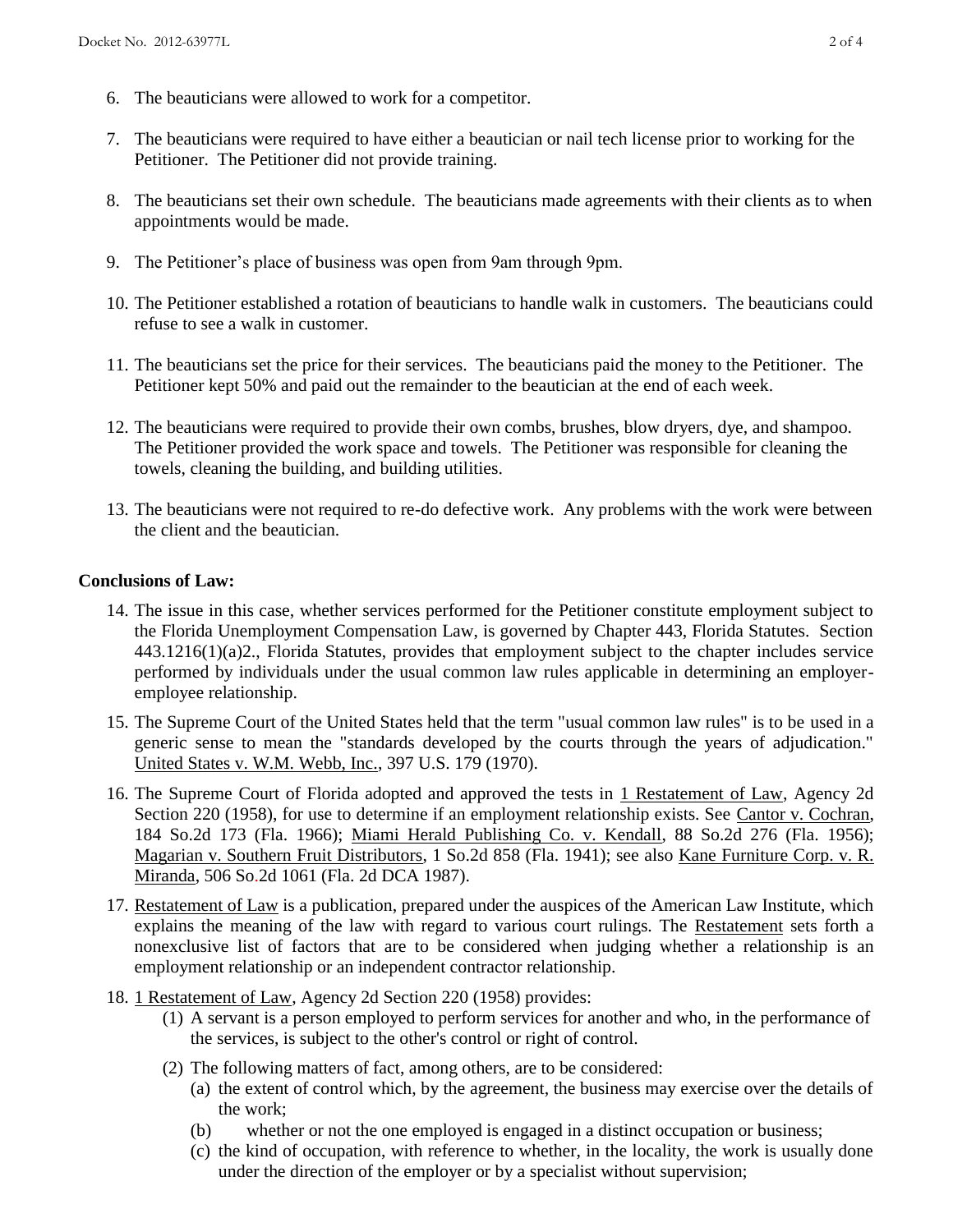- (d) the skill required in the particular occupation;
- (e) whether the employer or the worker supplies the instrumentalities, tools, and the place of work for the person doing the work;
- (f) the length of time for which the person is employed;
- (g) the method of payment, whether by the time or by the job;
- (h) whether or not the work is a part of the regular business of the employer;
- (i) whether or not the parties believe they are creating the relation of master and servant;
- (j) whether the principal is or is not in business.
- 19. Comments in the Restatement explain that the word "servant" does not exclusively connote manual labor, and the word "employee" has largely replaced "servant" in statutes dealing with various aspects of the working relationship between two parties. In Department of Health and Rehabilitative Services v. Department of Labor & Employment Security, 472 So.2d 1284 (Fla. 1<sup>st</sup> DCA 1985) the court confirmed that the factors listed in the Restatement are the proper factors to be considered in determining whether an employer-employee relationship exists. However, in citing La Grande v. B&L Services, Inc., 432 So.2d 1364, 1366 (Fla. 1<sup>st</sup> DCA 1983), the court acknowledged that the question of whether a person is properly classified an employee or an independent contractor often cannot be answered by reference to "hard and fast" rules, but rather must be addressed on a case-by-case basis.
- 20. The record reflects that the Petitioner did not exercise control over when or how the work was performed. The workers were allowed to set their own schedule based upon an arrangement with the worker's client. The work was performed at the Petitioner's place of business but the workers could work for a competitor or from their own home.
- 21. While the Petitioner did establish a rotation for seeing walk in customers, the workers were allowed to opt out of the rotation without penalty.
- 22. The workers were licensed for their profession prior to working for the Petitioner. No training was provided.
- 23. The workers set their own prices, the Petitioner took half of the money paid to the worker. The pay is therefore by the job which tends to indicate an independent contractor relationship.
- 24. A preponderance of the evidence presented in this case reveals that the Petitioner did not exercise sufficient control over the workers as to create an employer-employee relationship between the parties.

**Recommendation:** It is recommended that the determination dated May 15, 2012, be REVERSED.

Respectfully submitted on October 29, 2012.



KRIS LONKANI, Special Deputy Office of Appeals

A party aggrieved by the *Recommended Order* may file written exceptions to the Director at the address shown above within fifteen days of the mailing date of the *Recommended Order*. Any opposing party may file counter exceptions within ten days of the mailing of the original exceptions. A brief in opposition to counter exceptions may be filed within ten days of the mailing of the counter exceptions. Any party initiating such correspondence must send a copy of the correspondence to each party of record and indicate that copies were sent.

Una parte que se vea perjudicada por la *Orden Recomendada* puede registrar excepciones por escrito al Director Designado en la dirección que aparece arriba dentro de quince días a partir de la fecha del envío por correo de la *Orden Recomendada*. Cualquier contraparte puede registrar contra-excepciones dentro de los diez días a partir de la fecha de